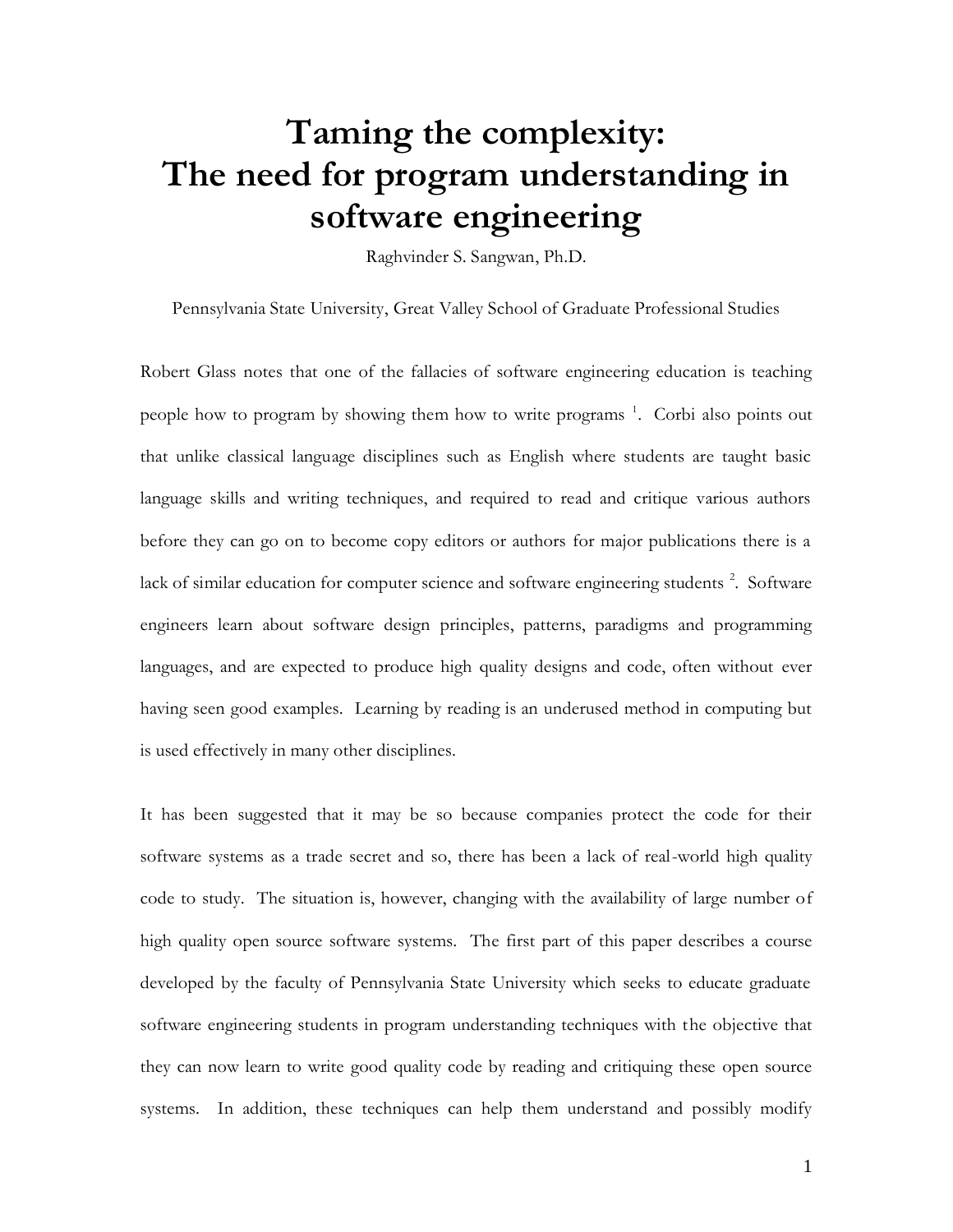publicly available code. They can learn to use the code as a specification when no other reliable documentation exists.

The need for software engineers to acquire the skill set to understand and critique software systems is becoming increasingly important for other reasons. Many organizations still rely on legacy systems, and more often than not these systems are significantly large and complex. As they become large and complex, it is usually the case that the legacy systems have outdated or little supporting documentation and the engineers who worked on them have long since left. It, therefore, becomes necessary to extract high level design from low level code to better understand these systems and periodically restructure them to meet future needs. If not evolved systematically, these systems can likely become too complicated making future maintenance and evolution activities difficult and cost prohibitive. The latter part of this paper shows the systematic application of the program understanding techniques on an open source software system to demonstrate how these techniques can be effective in managing complexity as a system evolves over its lifetime.

#### **Program understanding in software engineering curriculum**

The course in program understanding at the Pennsylvania State University exposes the graduate software engineering students to the techniques and strategies for understanding and analyzing large software systems. Through program slicing, reverse engineering and software visualization they learn to construct abstract representations of the system that can be explored in a systematic way. Through this exploration, they begin to discriminate between systems that are inherently complex and those that are unnecessarily complicated. Such insights are followed by techniques to transform a system to a more desirable form.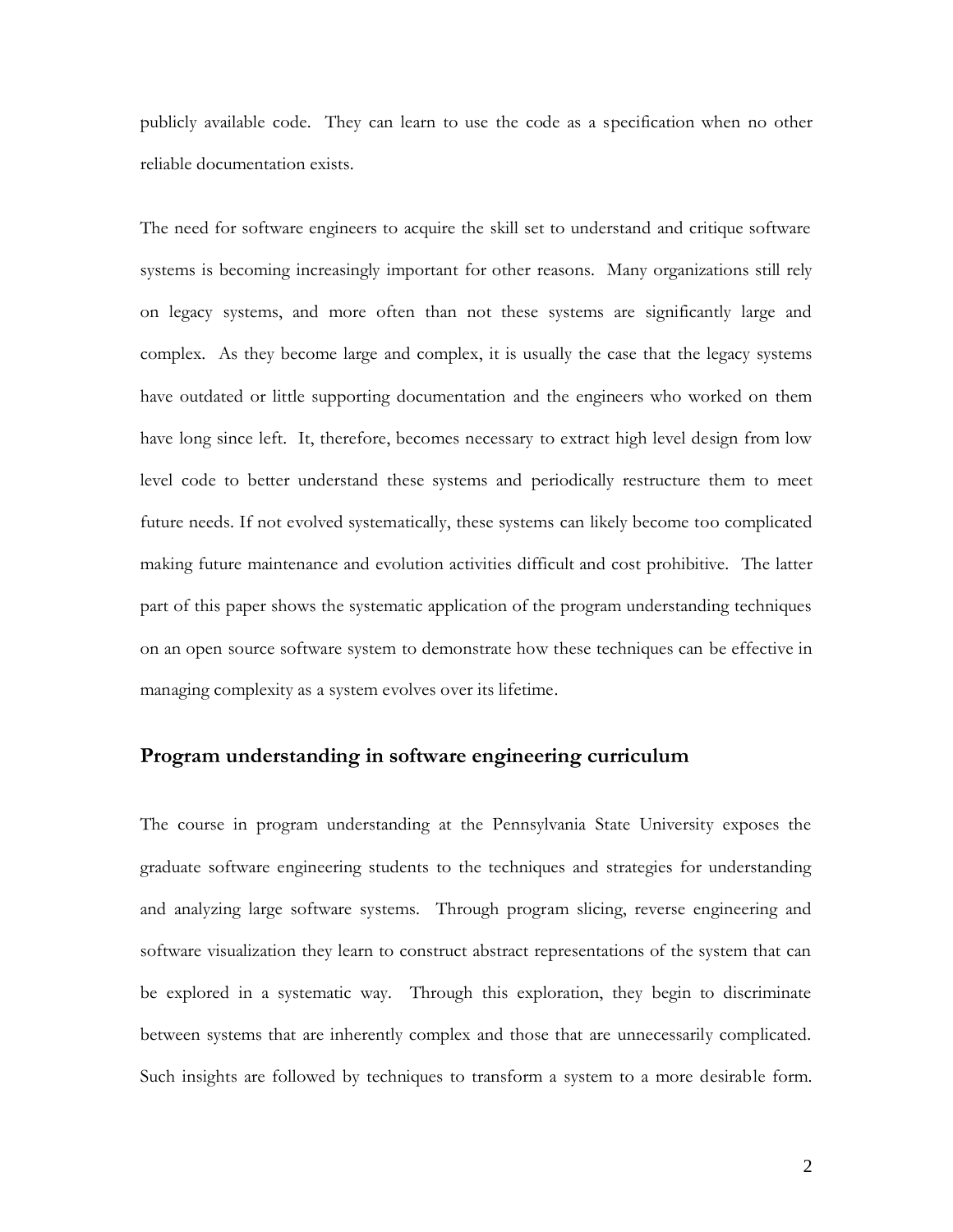Table 1 gives a high level overview of the course modules, their corresponding topics and learning outcomes.

| Module                     | <b>Topics</b>                   | Learning outcome                                                        |
|----------------------------|---------------------------------|-------------------------------------------------------------------------|
| understanding<br>Program   | Program interleaving            | Demonstrate in exposition the complexity                                |
| problem                    | Computational complexity        | of program understanding                                                |
| Program understanding      | Program slicing                 | Demonstrate in understanding programs                                   |
| techniques and strategies  | Reverse engineering             | the ability to use different techniques and                             |
|                            | Software visualization          | strategies                                                              |
| Assessing<br>quality<br>οt | Design principles               | Demonstrate in assessing programs the                                   |
| software design            | Software metrics                | knowledge of good design principles and<br>software quality metrics     |
| Improving quality<br>of    | Refactoring & continuous design | Demonstrate in transforming programs the                                |
| software design            | Testing and migration           | knowledge of strategies<br>for<br>code<br>restructuring and enhancement |

**Table 1**: Program understanding course model

The first module starts with an overview of the program understanding problem. Students are shown that one of the factors making understanding programs difficult is program interleaving [3](#page-13-2) – contiguous sections of code can often contain fragments intended to accomplish seemingly unrelated tasks. Program understanding problem is computationally difficult<sup>[4](#page-13-3)</sup> and, therefore, it is a challenge to reconstruct the architecture and recover the design of a system from its low-level code.

Given this background, program understanding techniques and strategies, such as program slicing, reverse engineering and software visualization, are introduced in the next module. Program slicing is a decomposition technique that extracts from a program, statements relevant to a particular computation<sup>5</sup>[.](#page-13-4) Reverse engineering is used to identify system components and their interrelationship (architecture reconstruction) and creating representations of a system at a higher level of abstraction 6 [.](#page-13-5) Software visualization makes an intangible software system that has no physical shape or size visible by using graphical techniques that display programs, program artifacts and program behavior  $^7$ [.](#page-13-6)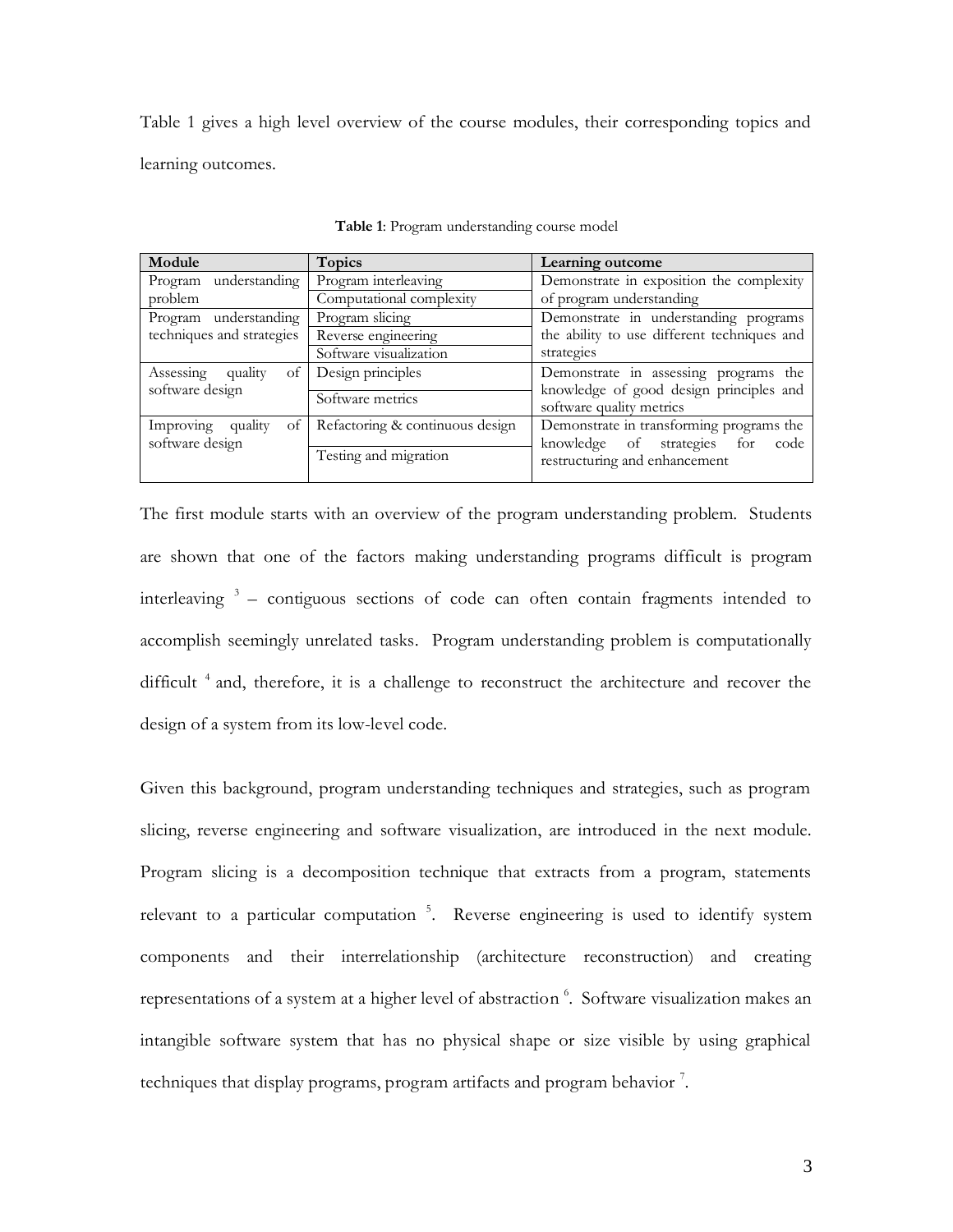The next module in the course deals with assessment of the quality of software design. Object-oriented design patterns / heuristics  $8$  are discussed and metrics  $9$  are introduced that measure aspects of a system that are demonstrably good. Most positive properties of a system are, however, qualitative and not quantitative making them difficult to measure. These include qualities such as performance, reliability, availability, security, testability and usability. The goal-question-metric paradigm  $10$  is discussed as a possible mechanism that can be used for systematic specification of metrics under such circumstances.

The final module discusses the techniques for improving the quality of software design. Refactoring is introduced as a behavior preserving transformation that improves the internal structure of the system  $11$ . Testing is also introduced as a strategy to enable software evolution while minimizing the risks of change  $11$ .

As a part of the course, students are also assigned a project where they are asked to select and study an open source software system using a combination of tools for program comprehension, transformation, and design and quality assessment.

#### **Program understanding in practice**

Program understanding techniques provide means for software engineers to systematically investigate and understand systems using their code as the specification when no other reliable documentation exists. These techniques can also help uncover the hidden complexity in the system prompting steps to prevent it from becoming too complicated. We put these ideas into practice by reengineering an existing open source imaging system, Kahindu, to make it more maintainable, reusable and generally simpler to understand and extend<sup>[12](#page-14-0)</sup>.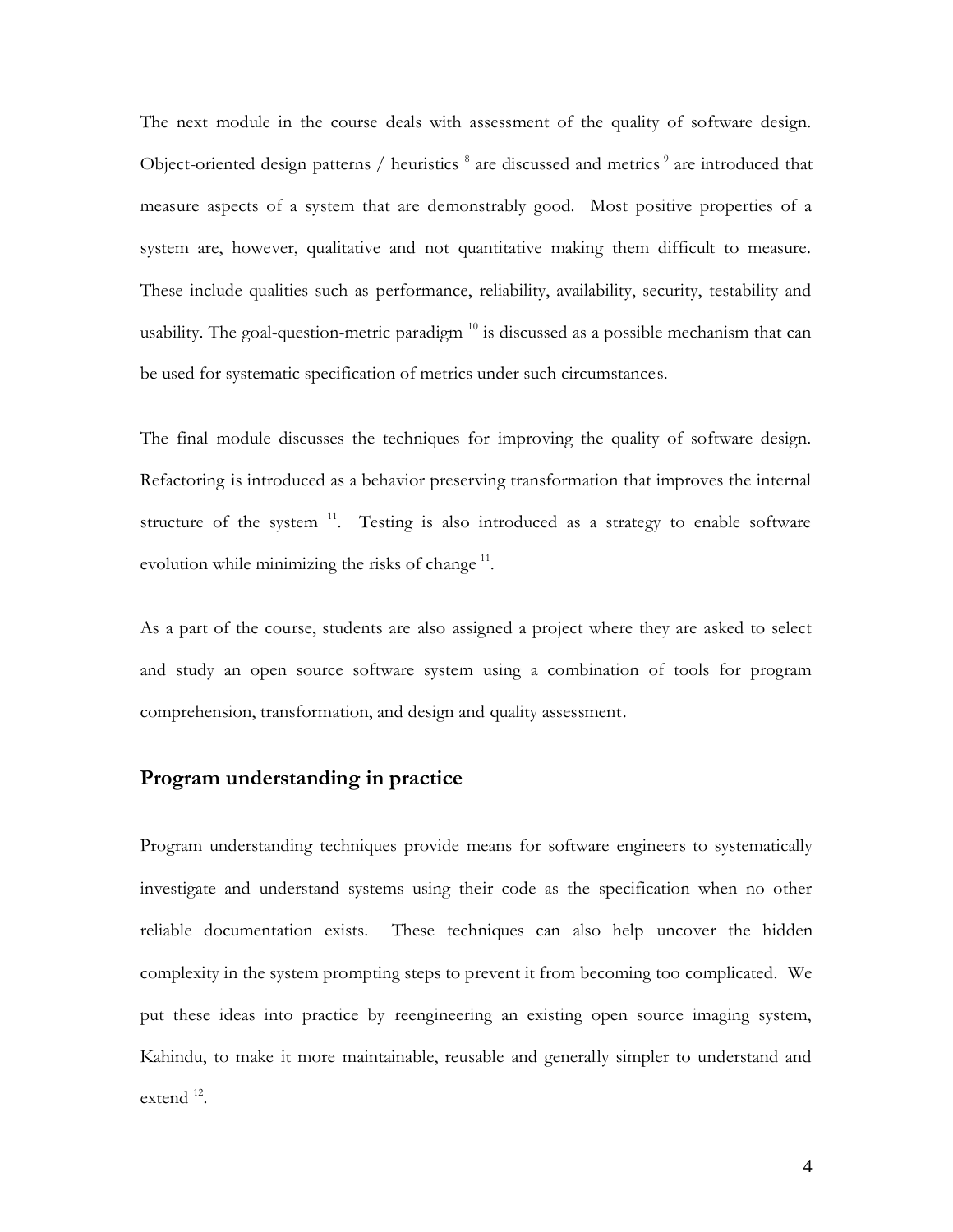In order to analyze Kahindu, we used a code comprehension and analysis tool called Structure101 [\(http://www.structure101.com\)](http://www.structure101.com/). Structure101 can reverse engineer an existing software system creating a high level abstract model of its structure. At its highest level, the model is represented as a hierarchical directed graph showing system modules and their relationships. One can progressively drill down each module revealing its substructure and at the lowest level, the constituent software classes, their attributes and methods. The model for Kahindu is shown in [Figure 1.](#page-5-0)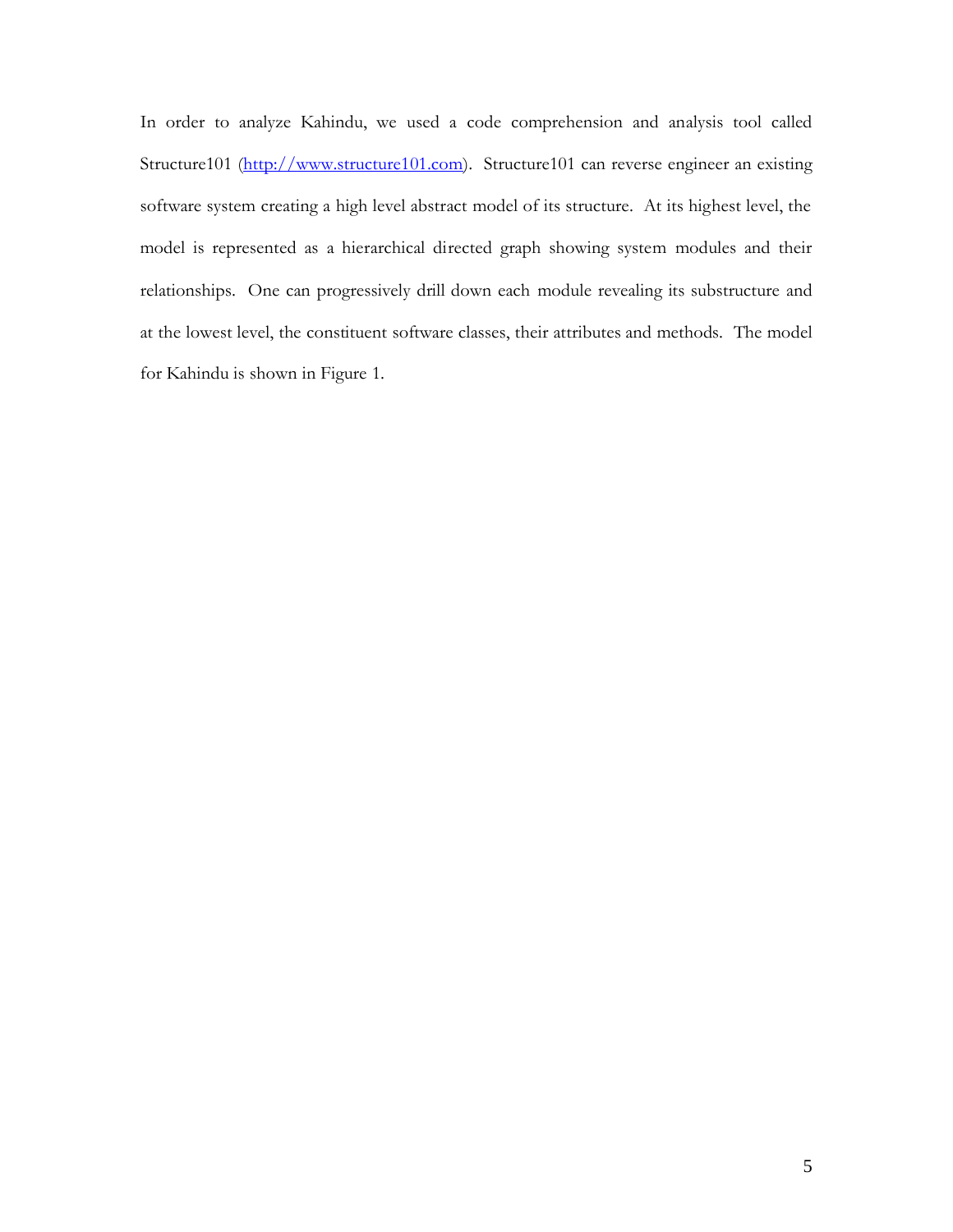

Partition of 18 Console Tangle of 2 **BenchMark** O TopFrame Tangle of 19 O WaveletFranch AffineFrame **O** RotoLog  $\perp$  $\bullet$  XtormFrame  $\overrightarrow{\mathbf{Q}}$  Rgb **O** FFTRadix2 ColorFrame CommandLineInterpreter ⇒. C Ccir601\_2cbcr | C His | G Yuv | O Hsb O Xyzd65 **O** Yiq MartelliFrame G FloatPlane **O** PaintFrame **BoundaryFrame** O DrawFrame O Mat4 O Wu | O UlawCodec | O FFTmage | O MedianCut | O IconFrame | O Mat3 | O Edgel ColorGridFrame Cuifting C IconComponent ColorGrid **O** Cube **O** Box

 $(c)$ 

<span id="page-5-0"></span>**Figure 1**: (a) Module dependency graph for Kahindu. Nodes represent modules and edges represent dependencies; tangles are marked, with highlighted edges representing the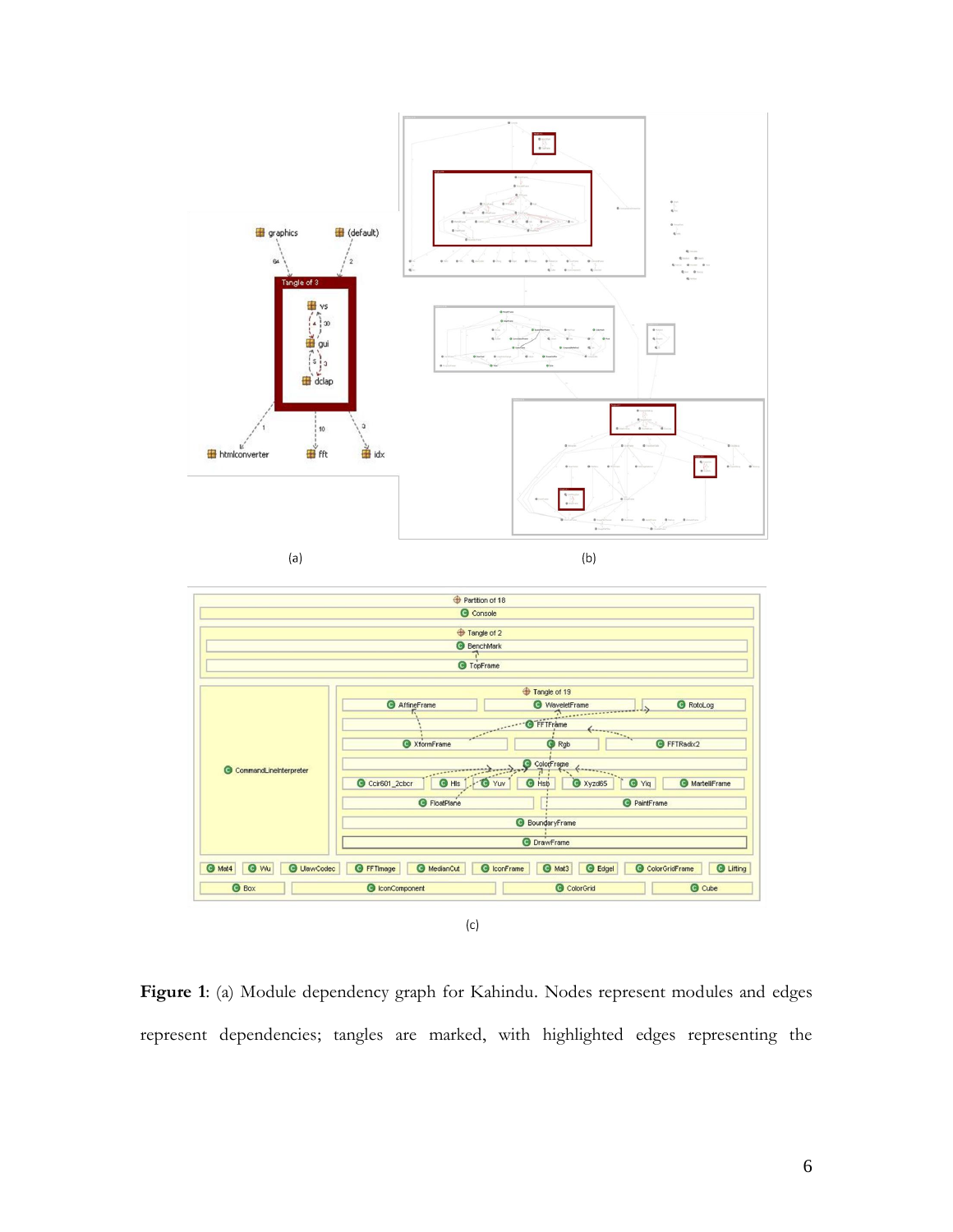minimum feedback set. (b) Structure of the gui module. (c) Conceptual architecture of a partition within the gui module

Figure 1(a) shows the model at highest level of abstraction with eight modules. Dependencies among modules are shown as arcs with the labels on the arcs representing number of dependencies. For example, the gui module has 30 dependencies on the vs module and the vs module has 4 dependencies on the gui module. The model also shows tangles – groups of modules directly or indirectly dependent on each other due to cyclic dependencies. For example, at this level, Kahindu contains a tangle of 3 consisting of vs, gui and dclap modules. The highlighted edges (edge from vs to gui, and gui to dclap) within a tangle represent a minimum feedback set – if the dependencies represented by these edges are removed, the tangle goes away. Cyclic dependencies are not desirable as they make the design of a system rigid, fragile and difficult to reuse.

Drilling down into the modules of Kahindu shown in [Figure 1\(](#page-5-0)a) revealed gui to be the most complex module – this single package represents 70% of the entire code base and contributes significantly to the excessive complexity in Kahindu. The structure of this module is shown in [Figure 1\(](#page-5-0)b). Due to limited real estate, it is hard to see the names of the classes, the number of their dependencies and the tangles (in the tool you can zoom into the area of interest). The structure, however, does give one a sense of a complicated module consisting of over 5000 dependencies and 5 tangles. In addition to tangles (shown in brown), [Figure 1](#page-5-0)(b) also partitions the graph into clusters (shown in gray). A cluster groups nodes that are close together in a dependency graph suggesting a cohesive group of classes that is loosely coupled with classes in other clusters and, therefore, can potentially be separated into its own module. There are 4 clusters in this figure.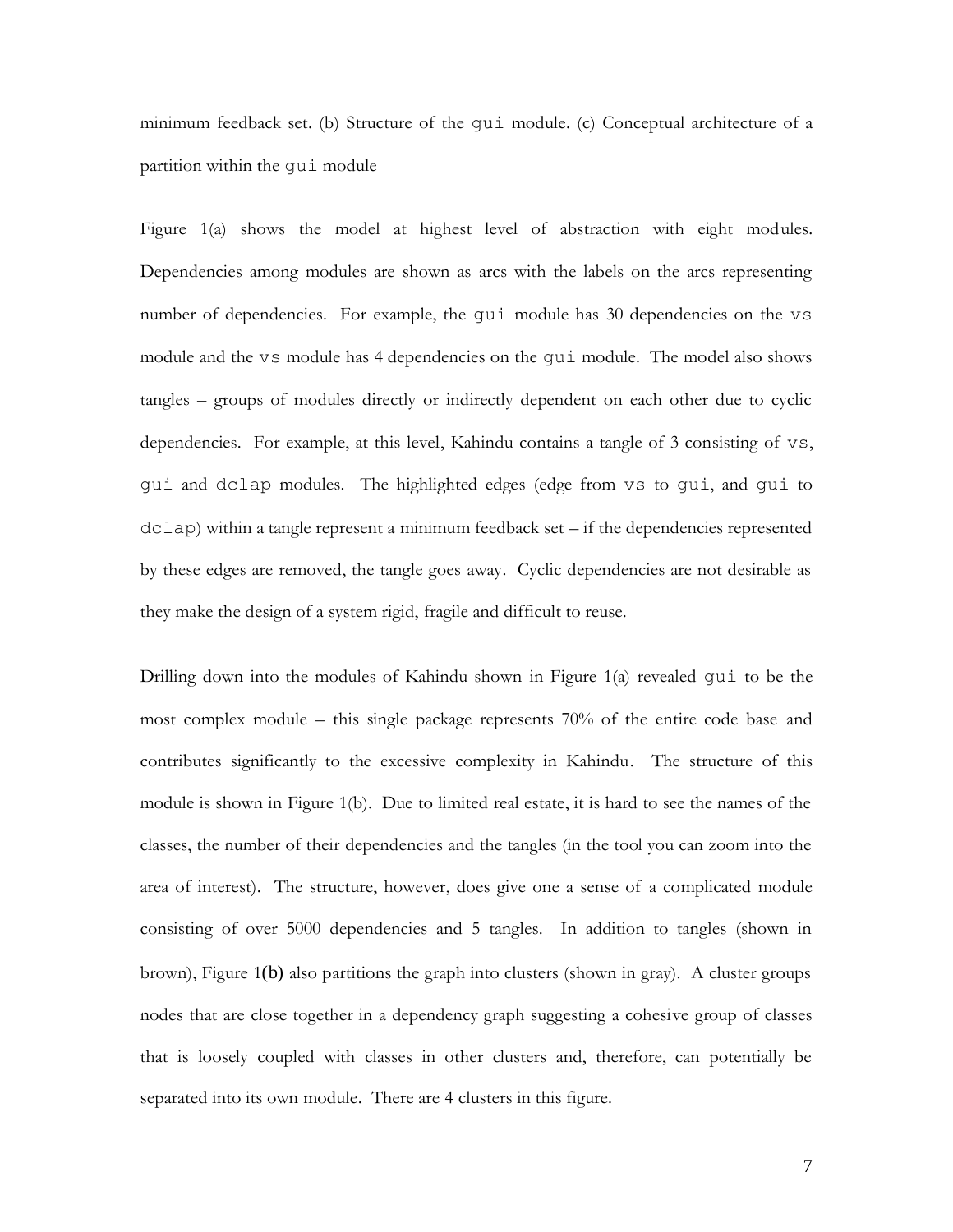Each partition in [Figure 1\(](#page-5-0)b) can be examined more closely by laying out its conceptual architecture. We show this in Figure  $1(c)$  for one of the most offending partition in the qui module. The conceptual architecture uses an arrangement of cells with the top down structure indicating layering – cells should be used only by cells in the higher layers. Dependencies across cells that break this principle are shown as dotted arrows. There are 27 such violations (each arrow represents one or more violating dependency).

The Kahindu system can be further analyzed in detail using object-oriented metrics such as those shown in [Table 2.](#page-7-0)

<span id="page-7-0"></span>

| Metric                | <b>Measure</b>              | Analysis                                          |
|-----------------------|-----------------------------|---------------------------------------------------|
| Response factor for a | Average: 13.503             | High response factor makes classes difficult to   |
| class                 | Maximum: 103                | understand, test and debug                        |
| Depth of inheritance  | Average: 1.567              | Deep inheritance hierarchy implies complex design |
| hierarchy             | Maximum:19                  | that is harder to understand and test             |
| Data classes          | 25                          | Data classes break encapsulation                  |
| Feature envy classes  | 8                           | Feature envy classes break encapsulation          |
| Large classes         | Average method count: 9.737 | Too many responsibilities packed into a class     |
|                       | Maximum method count: 75    | making it incohesive                              |

**Table 2**: Metrics for the Kahindu system

Overall then it is evident that Kahindu's design is overly complex and is need of major refactoring. To improve its design, we started with the basic requirements for Kahindu. Kahindu is used for displaying images stored in various file formats such as PPM, JPEG and GIF. These images are then transformed in a number of ways such as making the image lighter or darker, converting color image to grayscale, creating a negative image, filtering or sharpening the details in the image and outlining the boundary of objects in the image via edge detection. This is a sequential process implying there may be a need to undo one or more steps, or starting all over again from the original image if a given sequence of transformations does not produce the desired result. Apart from these basic functional requirements, the system needs to be extensible such that future requirements to handle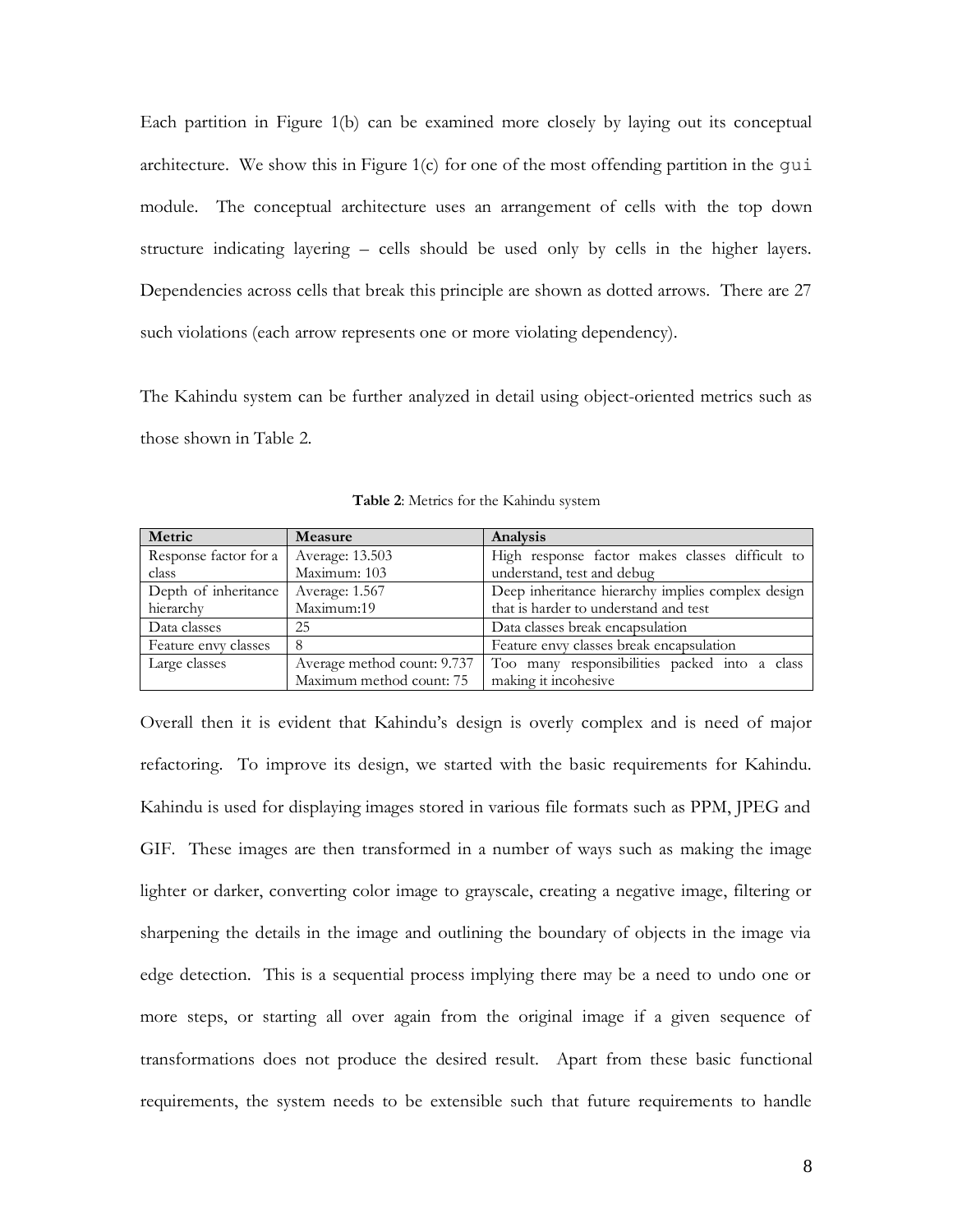additional file formats, additional filters and transformation algorithms can be easily accommodated.

Once the requirements were understood, we created a domain model for Kahindu that showed the real world conceptual classes in the image processing problem domain and their interrelationships. The goal here is to use this model as a motivator for designing software classes reducing the representation gap between how the world of image processing is perceived and how a system designed for this world is implemented. The domain model is shown in [Figure 2\(](#page-9-0)a). The fundamental conceptual classes in this model are an ImageLoader that loads an Image from which an ImageModel is created that is subsequently transformed by an ImageTransform.

Using the fundamental requirements and the domain model, a design class diagram for Kahindu was created as shown in [Figure 2\(](#page-9-0)b).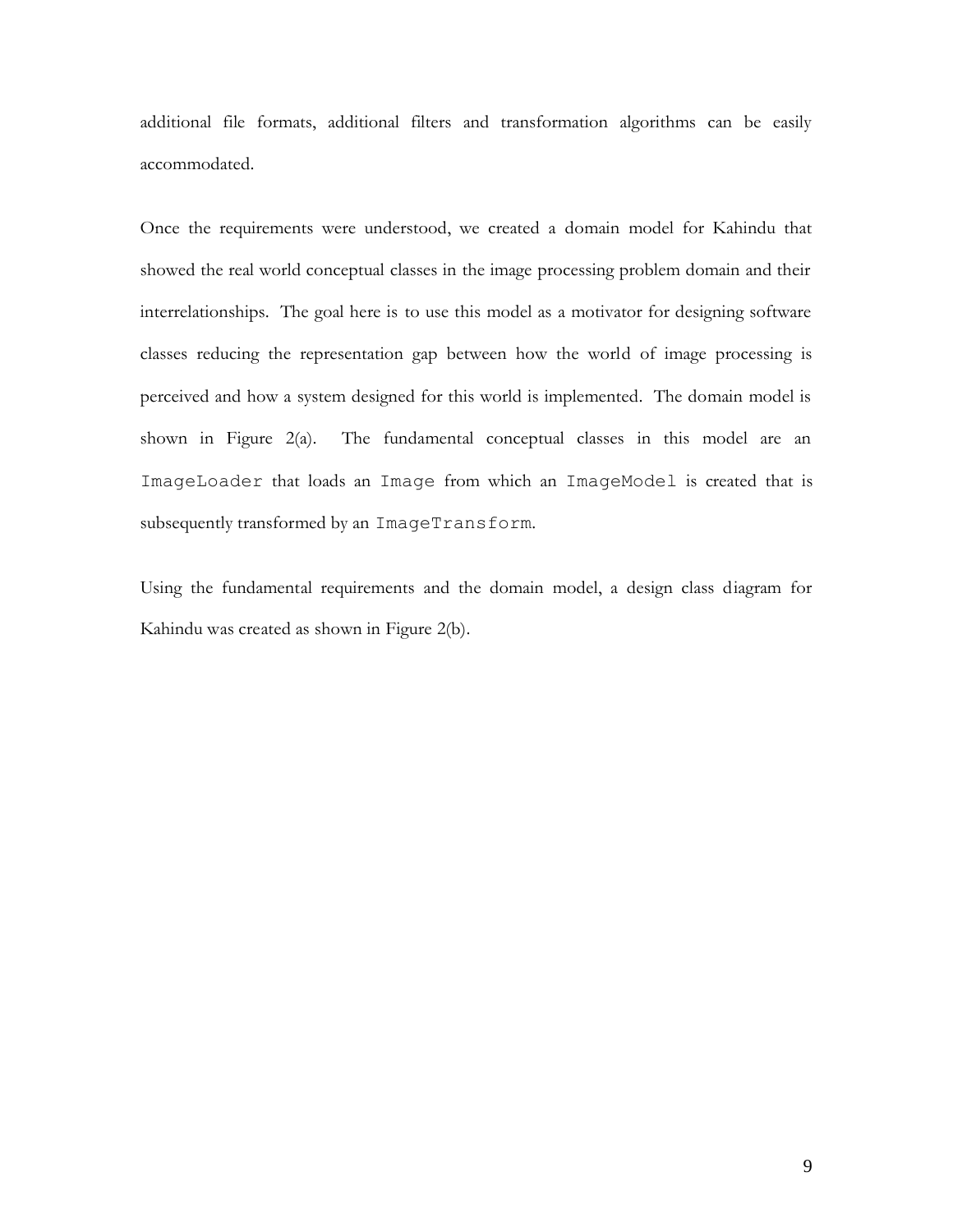

<span id="page-9-0"></span>**Figure 2**: (a) Domain model for Kahindu. (b) Design model for Kahindu.

A number of design patterns were used in the design model to address the non-functional requirement that Kahindu should be flexible enough to easily accommodate future requirements. The patterns include the factory pattern to handle additional file formats, strategy pattern to handle additional filters and transformation algorithms. The decorator pattern was used for chaining together a sequence of transformations on a given image allowing those to be undone if so desired. Once the refactored system was designed, we performed an analysis similar to the original Kahindu system. The high level abstract model for the new system is shown in [Figure 3\(](#page-10-0)a). The loader module is responsible for loading an image, the imagemodel transforms the loaded image, and the view module displays the image. The utils module contains utility functions used for timing measurements of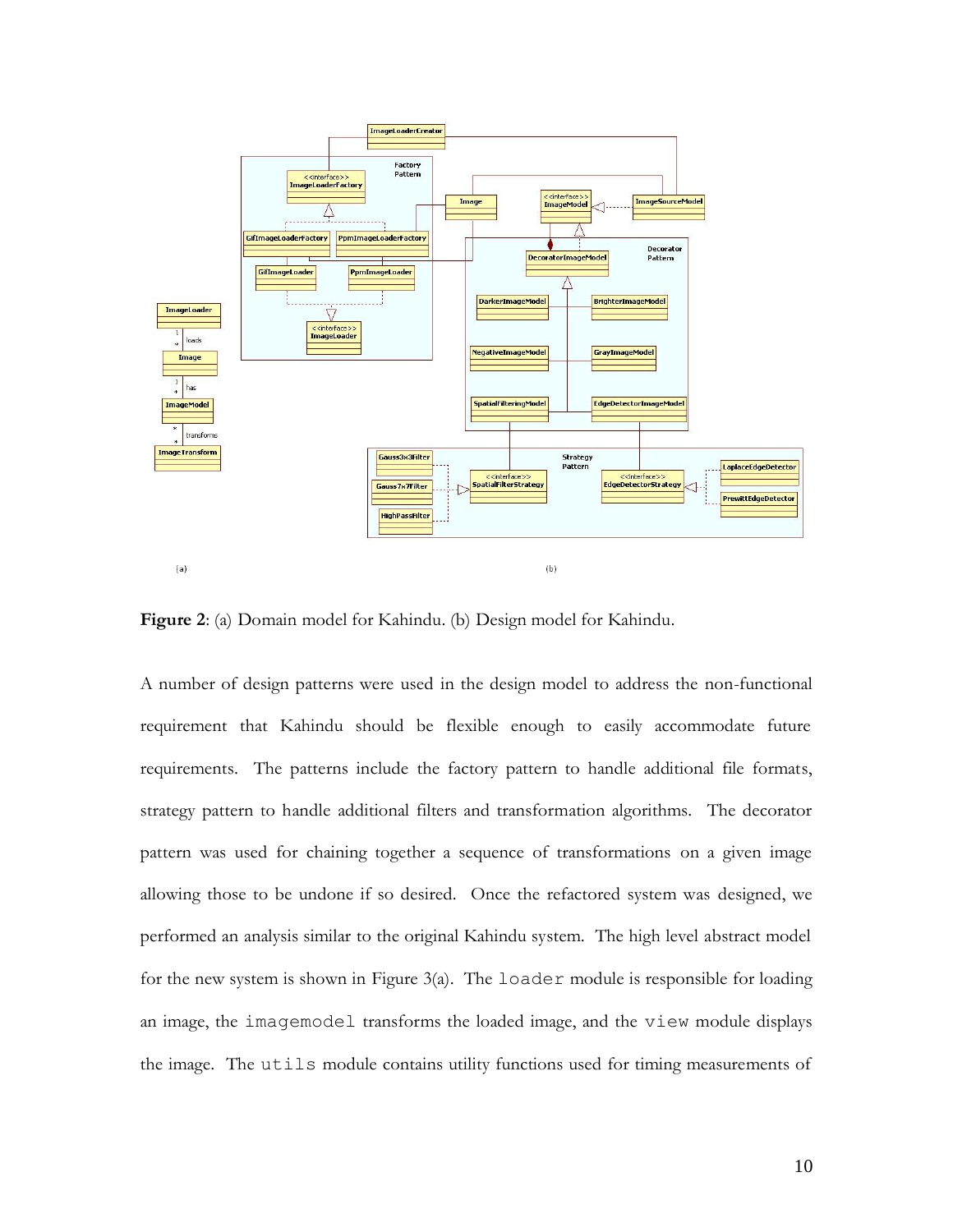the various transformation algorithms. Unlike the original Kahindu system, the new system has no tangles at this level.



<span id="page-10-0"></span>**Figure 3**: (a) Module dependency graph for refactored Kahindu. (b) Structure of the loader module. (c) Conceptual architecture of the loader module.

Drilling down into the various modules reveals loader module to be the most complex but much simpler than the gui module of the original Kahindu system. The structure of this module is shown in [Figure 3\(](#page-10-0)b). The dependency graph at the top in the figure shows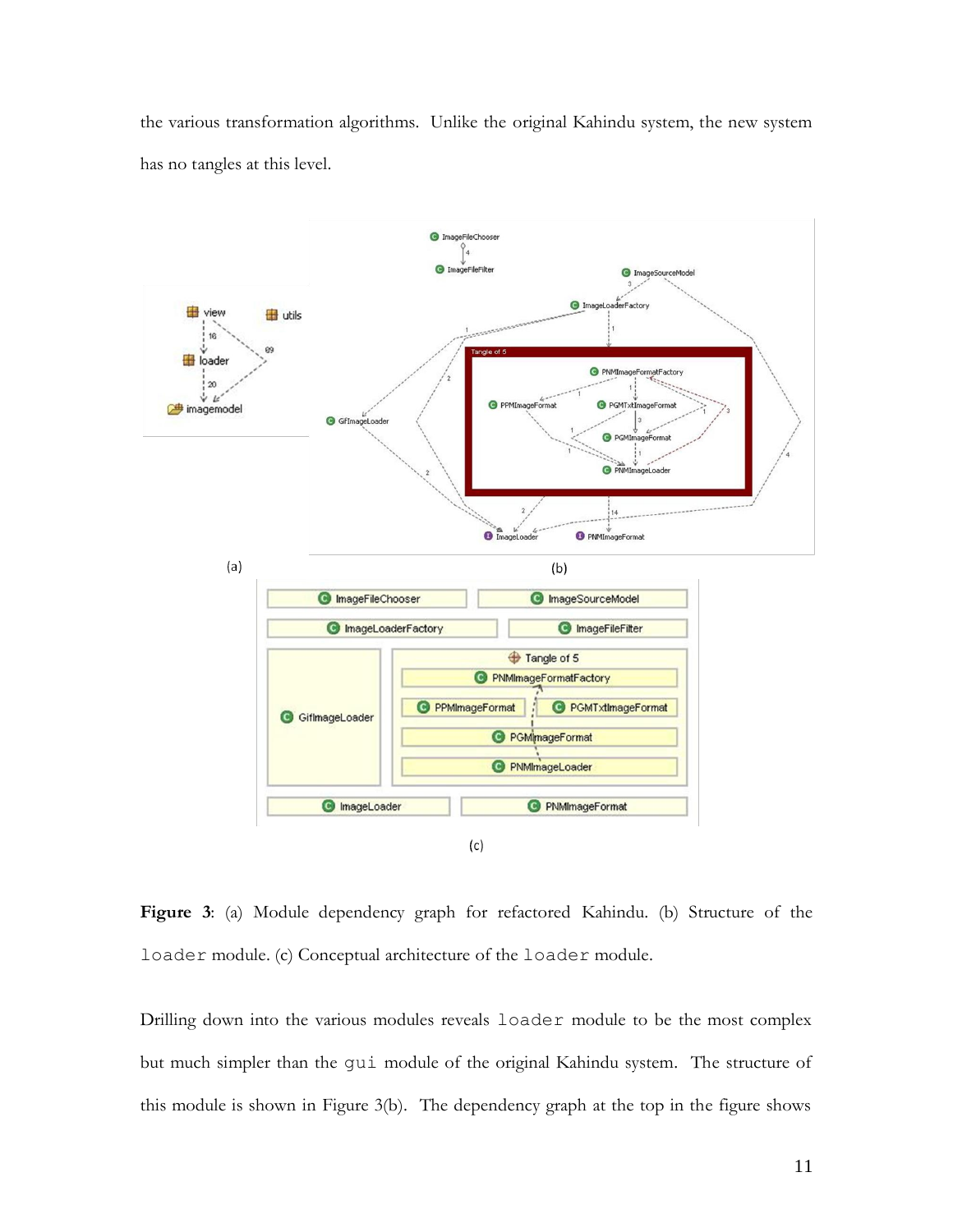one tangle with a minimum feedback set consisting of a single edge from PNMImageLoader to PNMImageFormatFactory. The same dependency appears as a violation (shown as a dotted arrow) in the conceptual architecture diagram in [Figure 3\(](#page-10-0)c). On closer analysis, one discovers that the PNMImageLoader is using the PNMImageFormatFactory to correctly load its image; therefore, this dependency. Alternative design strategies can be explored to remove this dependency and eliminate the tangle.

Compared to the original Kahindu system, the design of the refactored system is more flexible making it simpler to add new functionality, algorithms and image formats while minimizing code changes and maximizing code reuse. The patterns used result in lightweight, loosely coupled and highly cohesive modules improving the maintainability, reliability and integrity of the resulting system. This significant improvement is also reflected in the metrics for the refactored system shown in [Table 3.](#page-11-0)

<span id="page-11-0"></span>

| Metric                | Measure                    | Comparative Analysis with the Original System    |
|-----------------------|----------------------------|--------------------------------------------------|
| Response factor for a | Average: 7.31              | Reduced by half                                  |
| class                 | Maximum: 54                |                                                  |
| Depth of inheritance  | Average: 0.207             | Average reduced by a factor of 7 and the maximum |
| hierarchy             | Maximum: 1                 | reduced by a factor of 19                        |
| Data classes          |                            | Data classes virtually eliminated                |
| Feature envy classes  | $\Omega$                   | Feature envy classes eliminated                  |
| Large classes         | Average method count: 5.44 | Method count reduced by half                     |
|                       | Maximum method count: 35   |                                                  |

**Table 3**: Metrics for the refactored system

## **Conclusions**

One of the objectives of the program understanding course is to help software designers and developers become more effective in doing design and code reviews, and introduce software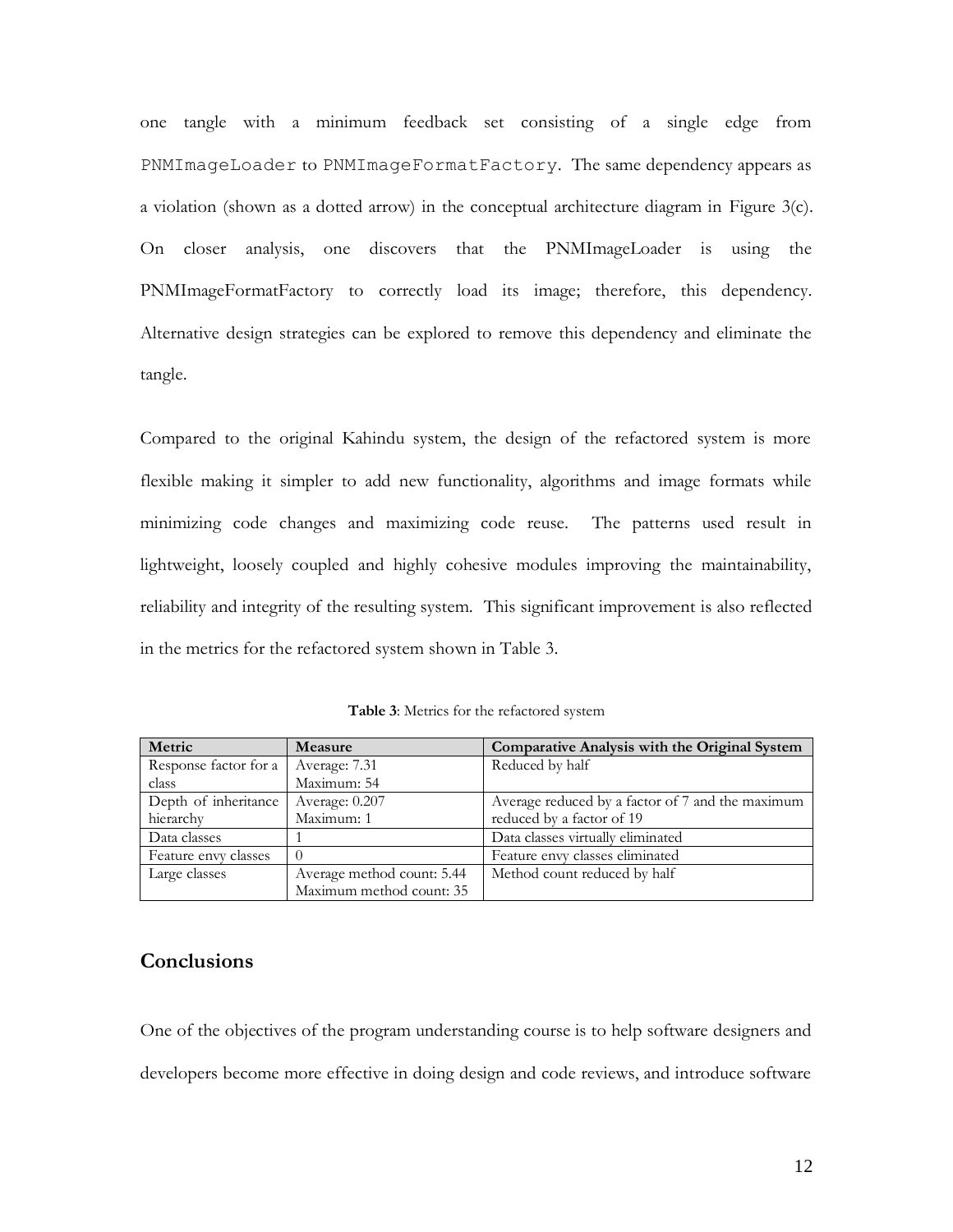architects to techniques and strategies for architecture reconstruction and for monitoring systems for architectural conformance. The graduate professional students who enroll in this course have found it to be very useful in this regard and student evaluations of the course assessed through official university course evaluation instruments have been high.

Summarizing student comments and feedback several useful outcomes are apparent. They find this course most useful for projects involving reengineering of legacy systems. Techniques in program understanding are useful for software maintenance as well; more than half the time during maintenance is spent understanding the system. Students feel that they are now better armed to not only factor in this time for project deliverables but also educate the project management community on the importance of integrating program understanding tools, techniques and strategies into their software development projects. The students, however, find that no single technique in itself is sufficient but a number of program understanding techniques combined together are more effective.

Program understanding is a hard problem to solve. This makes it challenging and expensive to work with poorly constructed legacy systems. As the proverb goes, "Pay me now or pay me much more later." It is important to stress then that we must focus on creating systems that are easier to understand, maintain and enhance in the future. This is the most significant objective of the course, and techniques for manual code reading, software visualization, and automatic and semi-automatic approaches to assessment and improvement of design and code quality go a long way in supporting this goal.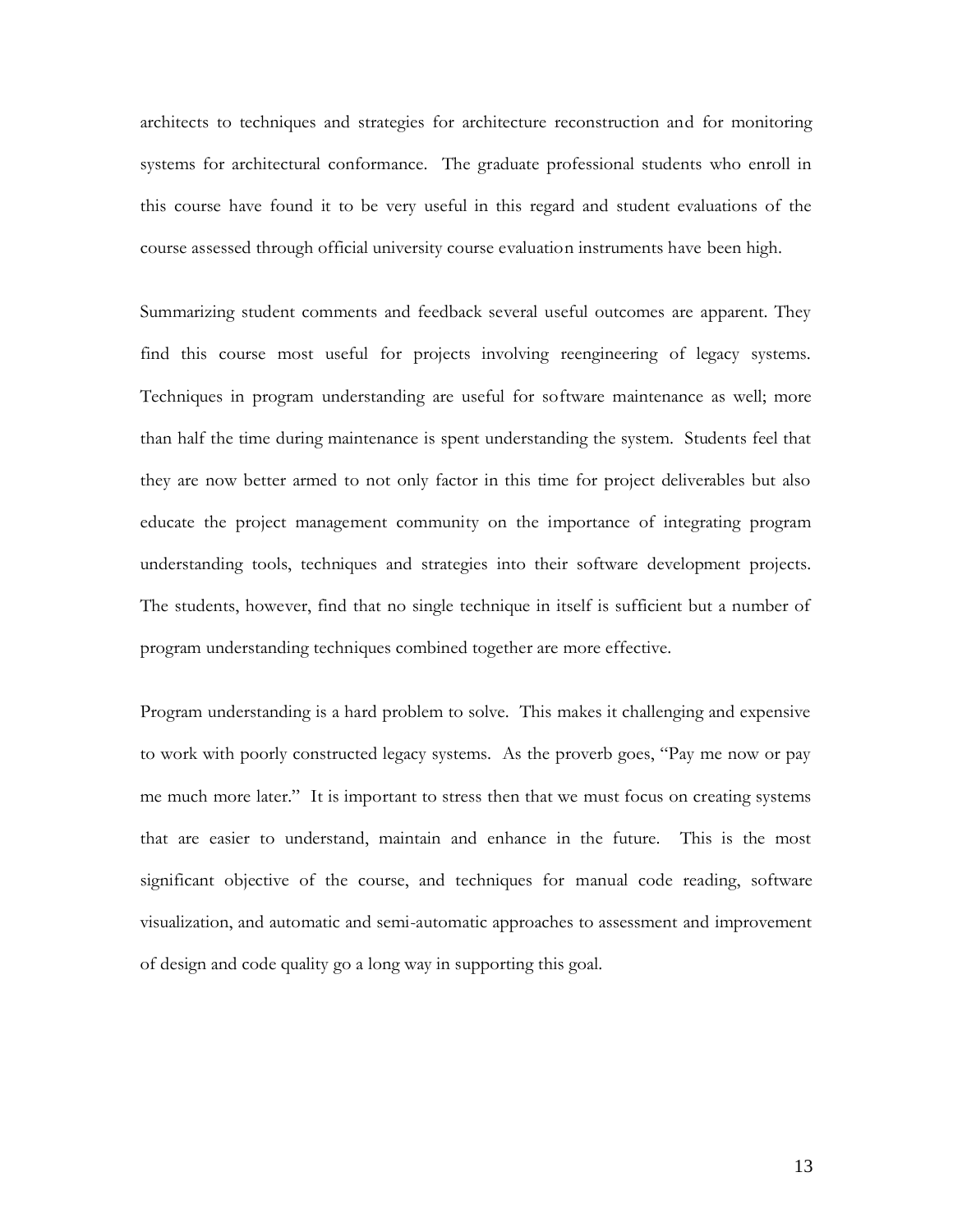## **Acknowledgement**

I would like to thank Drs. Phillip Laplante and Colin Neill for their support in developing this course and Dr. Stan Rifkin for providing valuable suggestions in improving this manuscript.

#### **References**

- <span id="page-13-0"></span>1. Glass, R. *Facts and Fallacies of Software Engineering*, Boston, MA: Addison-Wesley, 2002.
- <span id="page-13-1"></span>2. Corbi, T. Program Understanding: Challenge for the 1990s, *IBM Systems Journal*, 28(2), 1989, pp. 294 – 306, 1989.
- <span id="page-13-2"></span>3. Rugaber, S., Stirewalt, K., and Wills, L. The Interleaving Problem in Program Understanding, *Second Working Conference on Reverse Engineering*, Toronto, Ontario, Canada, July 14 – 16, 1995, pp. 166 – 175.
- <span id="page-13-3"></span>4. Woods, S. and Yang, Q. Program Understanding Problem: Analysis and a Heuristic Approach, *IEEE Proceedings of the International Conference on Software Engineering*, Berlin, Germany, March 25 – 29, 1996, pp. 6 – 15.
- <span id="page-13-4"></span>5. Weiser, M. Program Slicing, *Proceedings of the 5th International Conference on Software Engineering*, San Diego, California, USA, March 1981, pp. 439 – 449.
- <span id="page-13-5"></span>6. Chikofsky, E. and Cross, J. Reverse Engineering and Design Recovery: A Taxonomy, *IEEE Software*, vol. 7, no. 1, January 1990, pp. 13 – 17.
- <span id="page-13-6"></span>7. Lanza, M. *Object-Oriented Reverse Engineering - Coarse-grained, Fine-grained, and Evolutionary Software Visualization*, Ph.D. Thesis, University of Berne, Switzerland, 2003.
- <span id="page-13-7"></span>8. Riel, A. *Object-Oriented Heuristics*, Reading, MA: Addison-Wesley, 1996.
- <span id="page-13-8"></span>9. Chidamber, S., and Kemerer, C. A Metrics Suite for Object-Oriented Design, *IEEE Transactions on Software Engineering*, 20(6), June 1994, pp. 476 – 493.
- <span id="page-13-9"></span>10. Basili, V. and Weiss, D. A Methodology for Collecting Valid Software Engineering Data, *IEEE Transactions on Software Engineering*, vol. 10, 1984, pp. 728 - 738.
- <span id="page-13-10"></span>11. Demeyer, S., Ducasse, S., and Nierstrasz, O. *Object-Oriented Reengineering Patterns*, San Francisco, CA: Morgan Kaufmann, 2003.